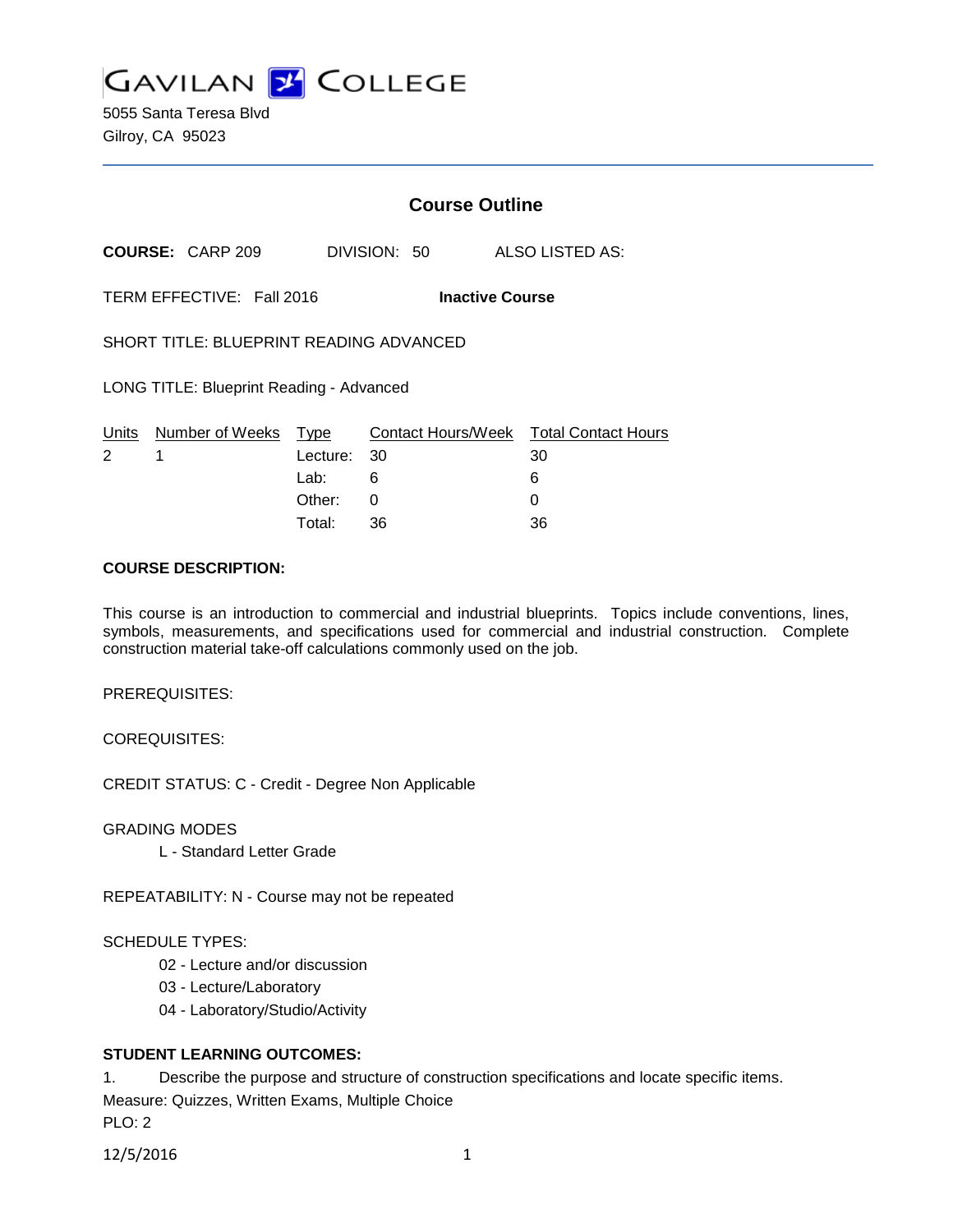ILO: 2, 3, 7 GE-LO: Year assessed or anticipated year of assessment: 2012-13

2. Locate, on the blueprints and in the specifications, the information needed to construct the structure and assemble its various components.

Measure: Quizzes, Written Exams, Multiple Choice

PLO: 2

ILO: 2, 3, 7

GE-LO:

Year assessed or anticipated year of assessment: 2012-13

## PROGRAM LEARNING OUTCOMES:

1. Demonstrate journey level skills, including those skills necessary to build all concrete infrastructures that comprise the California transportation system.

2. Locate on the blueprints and in the specifications, the information needed to construct various types of structures and assemble its various components.

3. Perform horizontal layout and vertical layout of wood framed wall components. Install interior and exterior trims and moldings. Construct various types of roofs and stairs.

## CONTENT, STUDENT PERFORMANCE OBJECTIVES, OUT-OF-CLASS ASSIGNMENTS

## Inactive Course: 11/28/2016

Out-of class assignments: For each topic, the student will read chapters and do homework assignments at the end of those chapters.

10 lec/2 lab hours

- A. Introduction to commercial and industrial blueprints
- 1. Uniform Building Code requirements for blueprints
- 2. How prints are drawn and organized
- 3. Architectural plans
- 4. Structural plans
- 5. Plumbing plans
- 6. Mechanical plans
- 7. Electrical plans
- 8. Drawing conventions
- B. Specifications
- 1. Purpose
- 2. Relationship between drawings and specifications
- 3. General provisions
- 4. Technical specifications
- C. Codes, regulations, and industry standards
- 1. Local zoning
- 2. The Uniform Building Code
- 3. Energy regulations
- 4. Industry standards

SLO: The student will describe the purpose and structure of construction blueprints and specifications and locate specific items. The student will describe the purpose of codes, regulations, and industry standards and their application in the construction industry.

12/5/2016 2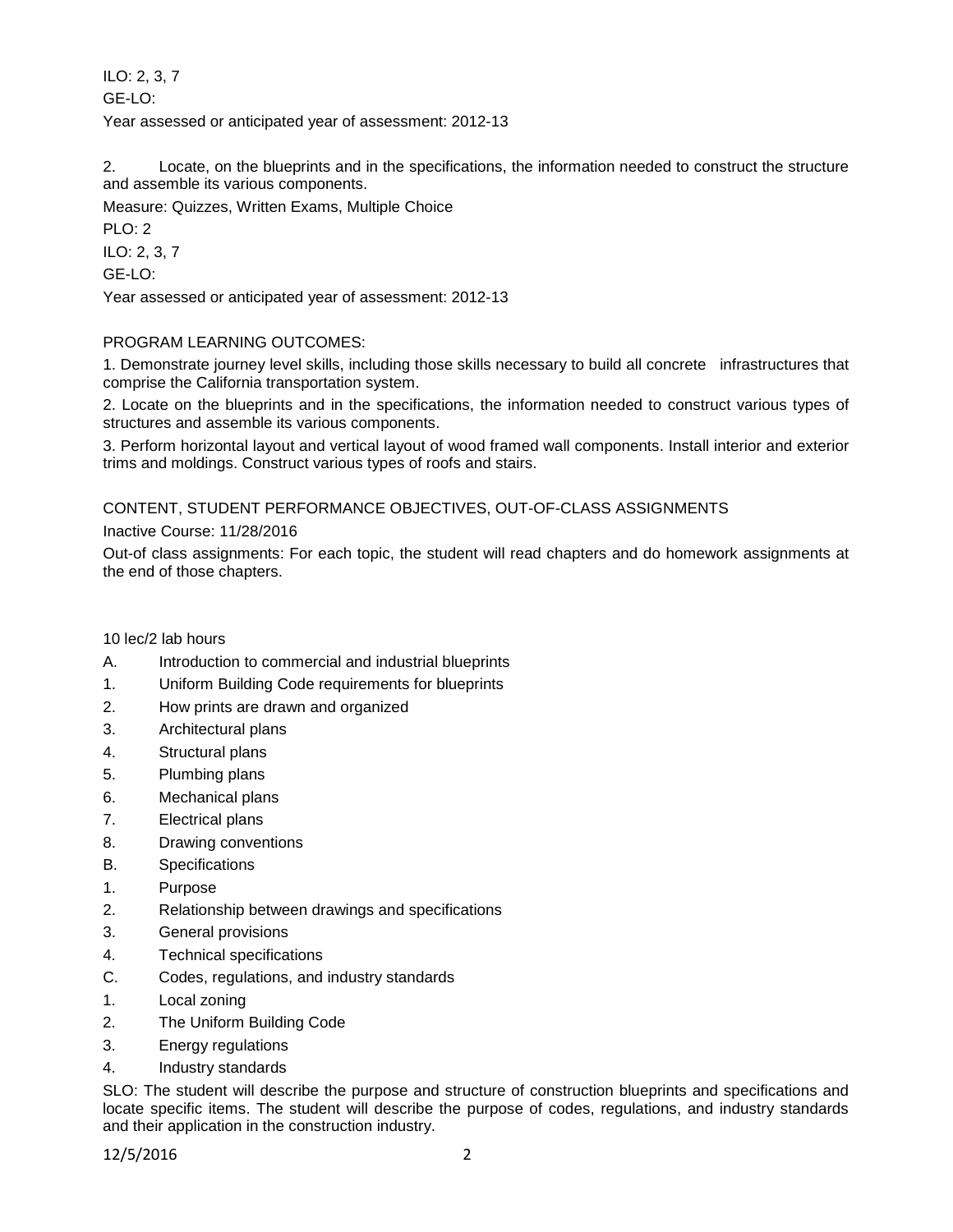Assignments: Read the chapters covered in the lecture and do the homework exercises at the end of the chapters. Answer the study guide questions on the assigned subject.

Describe the purpose and structure of commercial and industrial blueprints. Describe the purpose and structure of construction specifications and locate specific items. Describe the purpose of codes, regulations, and industry standards and their application in the construction industry.

10 lec/2 lab hours

- D. Site plans
- 1. Engineering measurement
- 2. Scale
- 3. Index, symbols, and abbreviations
- 4. Vicinity map and legal description
- 5. Horizontal and vertical controls
- 6. Utilities and site improvements
- E. Foundation plans
- 1. Soil conditions and the weight of the structure
- 2. Foundation systems
- 3. Job specific foundation plan and specifications
- F. Specialized plans
- G. Plumbing plans
- H. Electrical plans
- I. Mechanical plans

SLO: The student will describe the purpose and structures of site, foundation, plumbing, electrical, mechanical and specialized plans and locate specific items. The students will identity mechanical, electrical, plumbing, masonry, metal, and other symbols for construction materials.

Assignments: Read the chapters covered in the lecture and do the homework exercises at the end of the chapters. Answer the study guide questions on the assigned subject.

Describe the purpose and structure of commercial and industrial plans. Describe the meaning mechanical, electrical, plumbing, masonry, metal, and other symbols from plans.

10 lec/2 lab hours

- J. Wood framing
- K. Concrete and masonry construction
- L. Metal construction
- M. Exterior and interior finish
- N. Doors and windows
- O. Thermal and moisture protection
- P. Quantity take-off

SLO: The student will locate, on the blueprints and in the specifications, the information needed to construct the structure and assemble its various components. The student will do basic material take-off calculations.

Assignments: Read the chapters covered in the lecture and do the homework exercises at the end of the chapters. Answer the study guide questions on the assigned subject.

Locate, on the blueprints and in the specifications, the information needed to construct the structure and assemble its various components. Do basic material take-off calculations. Estimate the cubic yards of concrete needed for the slab-on-grade concrete floor.

2 hours

Final exam

## **METHODS OF INSTRUCTION:**

A. Lecture and discussion

B. Visual aids

12/5/2016 3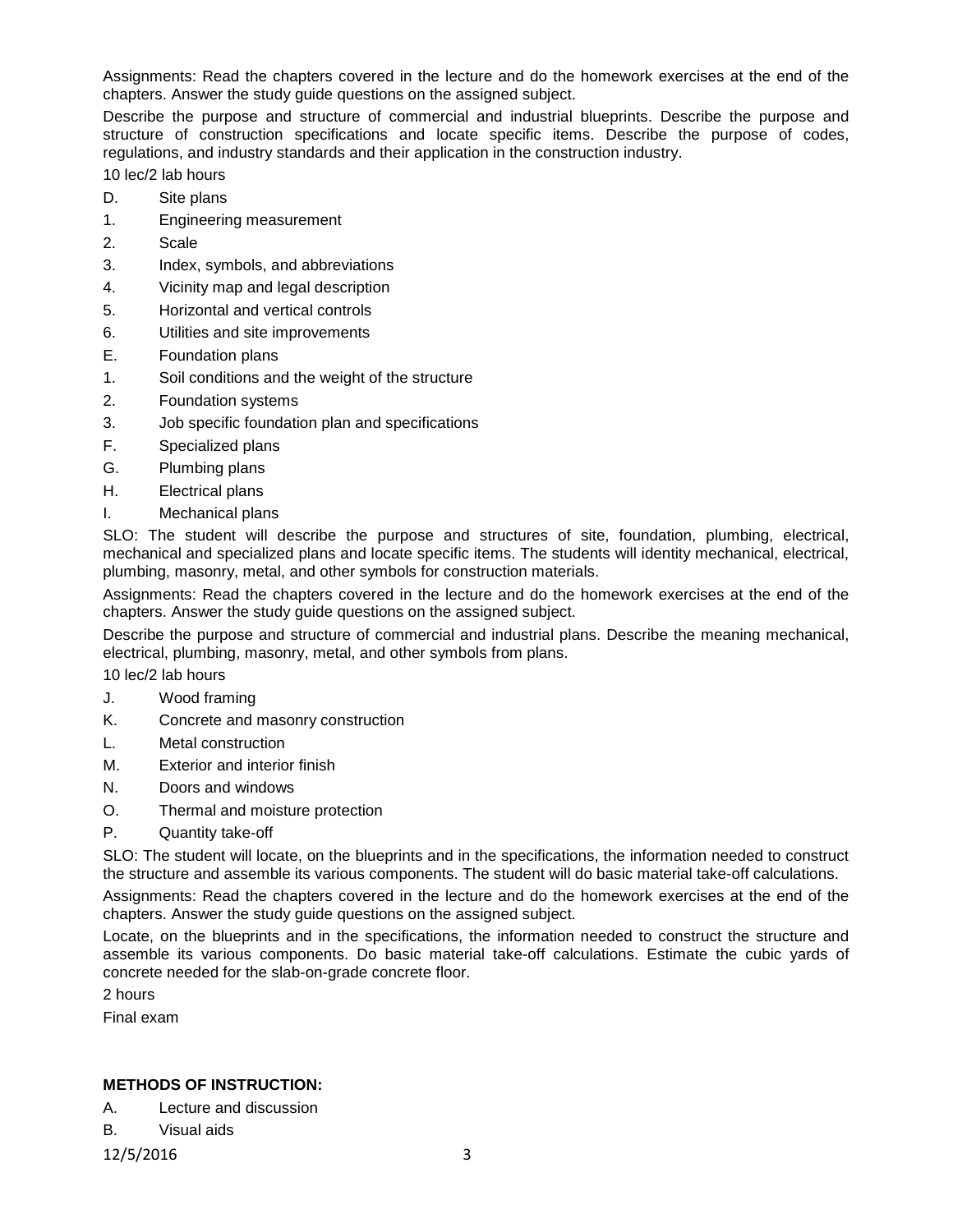- C. Demonstrations
- D. Group hands-on exercise
- E. Individual hands-on exercise
- F. One-on-one hands-on instruction

### **METHODS OF EVALUATION:**

The types of writing assignments required: Written homework Reading reports Lab reports Essay exams The problem-solving assignments required: Homework problems Field work Lab reports **Quizzes** Exams The types of skill demonstrations required: Class performance Field work Performance exams The types of objective examinations used in the course: Multiple choice True/false Matching items Completion Other category: None The basis for assigning students grades in the course: Writing assignments: 10% - 40% Problem-solving demonstrations: 10% - 40% Skill demonstrations: 20% - 50% Objective examinations: 10% - 30%

## **REPRESENTATIVE TEXTBOOKS:**

Required:

Leonard A. Koel, CTCNC. 6th edition, Blueprint Reading Commercial and Industrial. American Technical Publishers, CTCNC, 2013. Or other appropriate college level text. Reading level of text, Grade: 10Verified by: publisher/dvt

#### **ARTICULATION and CERTIFICATE INFORMATION**

Associate Degree: CSU GE: IGETC: CSU TRANSFER: Not Transferable UC TRANSFER: Not Transferable